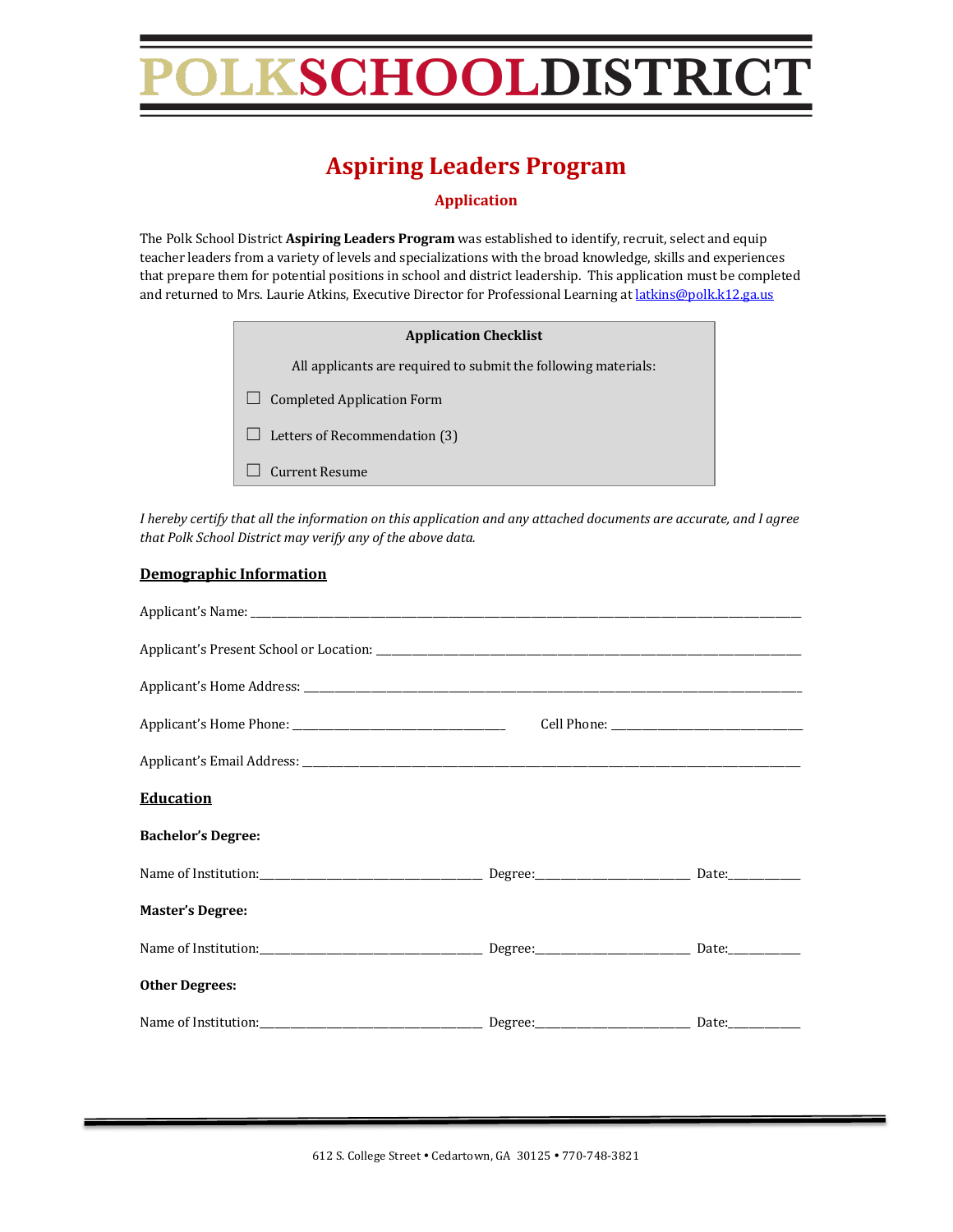# LKSCHOOLDISTRICT

**\_\_\_\_\_\_\_\_\_\_\_\_\_\_\_\_\_\_\_\_\_\_\_\_\_\_\_\_\_\_\_\_ \_\_\_\_\_\_\_\_\_\_\_\_\_\_\_\_\_\_\_\_\_\_\_\_\_\_\_\_\_\_\_\_ \_\_\_\_\_\_\_\_\_\_\_\_\_\_\_\_\_\_\_\_\_\_\_\_\_\_\_\_\_\_\_\_**

#### **Certifications Held:**

**Specialized Training:**

| 1. |                                                                                                                                                                                                                                                                                                                                                                                                                     |
|----|---------------------------------------------------------------------------------------------------------------------------------------------------------------------------------------------------------------------------------------------------------------------------------------------------------------------------------------------------------------------------------------------------------------------|
| 2. |                                                                                                                                                                                                                                                                                                                                                                                                                     |
| 3. |                                                                                                                                                                                                                                                                                                                                                                                                                     |
| 4. | $\overline{\phantom{a}}$ and $\overline{\phantom{a}}$ and $\overline{\phantom{a}}$ and $\overline{\phantom{a}}$ and $\overline{\phantom{a}}$ and $\overline{\phantom{a}}$ and $\overline{\phantom{a}}$ and $\overline{\phantom{a}}$ and $\overline{\phantom{a}}$ and $\overline{\phantom{a}}$ and $\overline{\phantom{a}}$ and $\overline{\phantom{a}}$ and $\overline{\phantom{a}}$ and $\overline{\phantom{a}}$ a |

**Experience**

**Current or Most Recent Position:** 

**Supervisor:**

**Date From -Date to:** 

**Duties/Responsibilities:**

**Previous Position Held:** 

**Supervisor:**

Date From -Date to:

**Duties/Responsibilities:**

**Previous Position Held:** 

**Supervisor:**

**Date From -Date to:** 

**Duties/Responsibilities:**